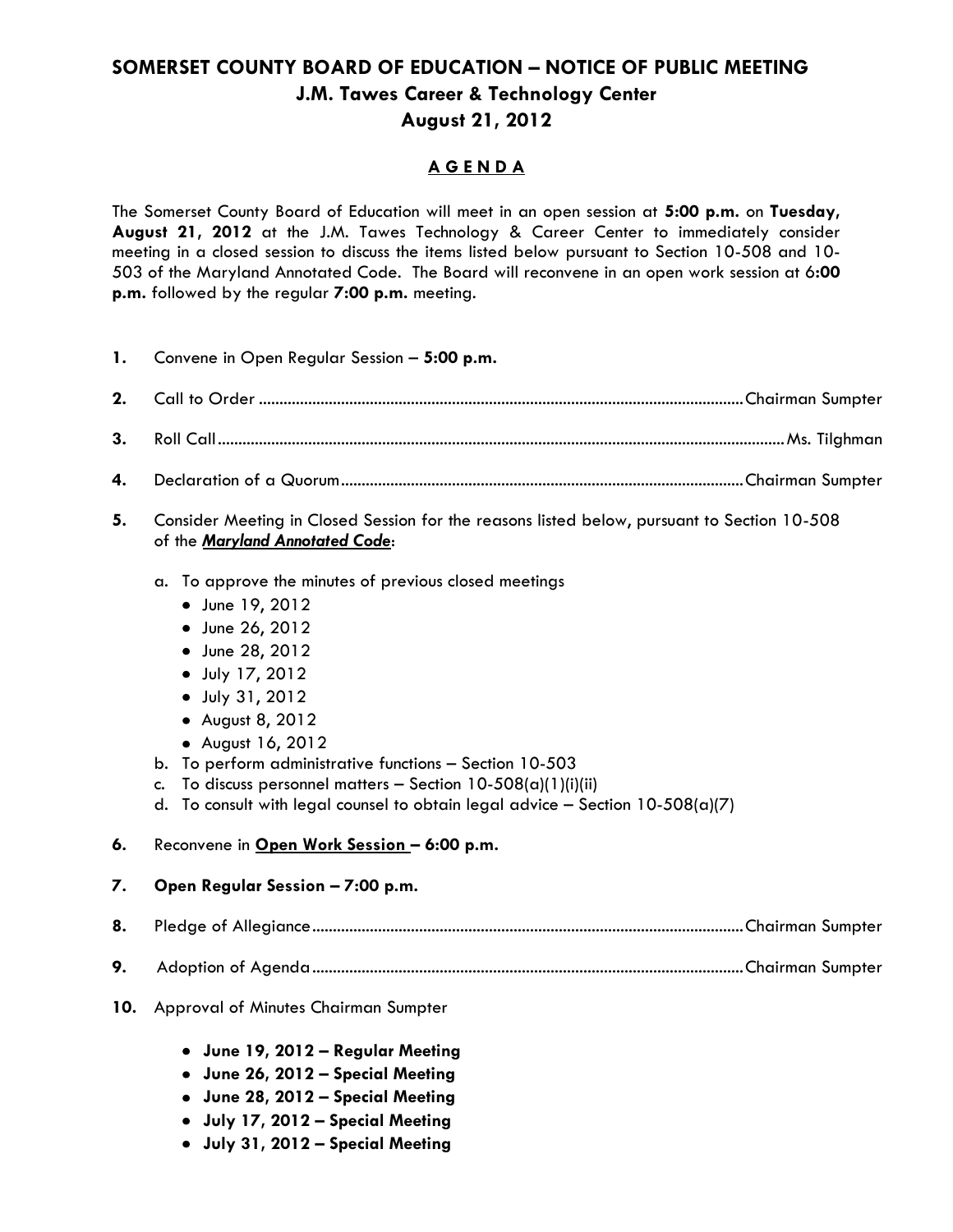- **August 8, 2012 – Special Meeting**
- **August 16, 2012**
- **Announcement of Closed Session Meetings**

|     |                     | $\triangleright$ June 19, 2012 @ 5:30 p.m.<br>$\triangleright$ June 26, 2012 @ 9:00 p.m.<br>$\triangleright$ June 28, 2012 @ 6:30 p.m.<br>$\triangleright$ July 17, 2012 @ 5:00 p.m.<br>$\triangleright$ July 31, 2012 @ 5:00 p.m.<br>August 8, 2012 @ 6:00 p.m.<br>August 16, 2012 @ 5:00 p.m. |
|-----|---------------------|-------------------------------------------------------------------------------------------------------------------------------------------------------------------------------------------------------------------------------------------------------------------------------------------------|
| 11. |                     |                                                                                                                                                                                                                                                                                                 |
| 12. | <b>OLD BUSINESS</b> |                                                                                                                                                                                                                                                                                                 |
|     | А.                  | <b>Policies</b>                                                                                                                                                                                                                                                                                 |
|     |                     | (See Tab 12-A1)                                                                                                                                                                                                                                                                                 |
|     |                     | (See Tab 12-A2)                                                                                                                                                                                                                                                                                 |
|     |                     | (See Tab 12-A3)                                                                                                                                                                                                                                                                                 |
|     |                     | (See Tab 12-A4)                                                                                                                                                                                                                                                                                 |
| 13. | <b>NEW BUSINESS</b> |                                                                                                                                                                                                                                                                                                 |
|     | А.                  | <b>Finance</b>                                                                                                                                                                                                                                                                                  |
|     |                     | (See Tab 13-A1)                                                                                                                                                                                                                                                                                 |
|     |                     | (See Tab 13-A2)                                                                                                                                                                                                                                                                                 |
|     | <b>B.</b>           | <b>Curriculum &amp; Instruction</b><br>$(See Tab 13-B)$                                                                                                                                                                                                                                         |
|     | C.                  | (See Tab $13-C$ )                                                                                                                                                                                                                                                                               |
|     |                     | <b>D.</b> Policies                                                                                                                                                                                                                                                                              |
|     |                     | School System & Individual School Information<br>(See Tab 13-D1)                                                                                                                                                                                                                                |